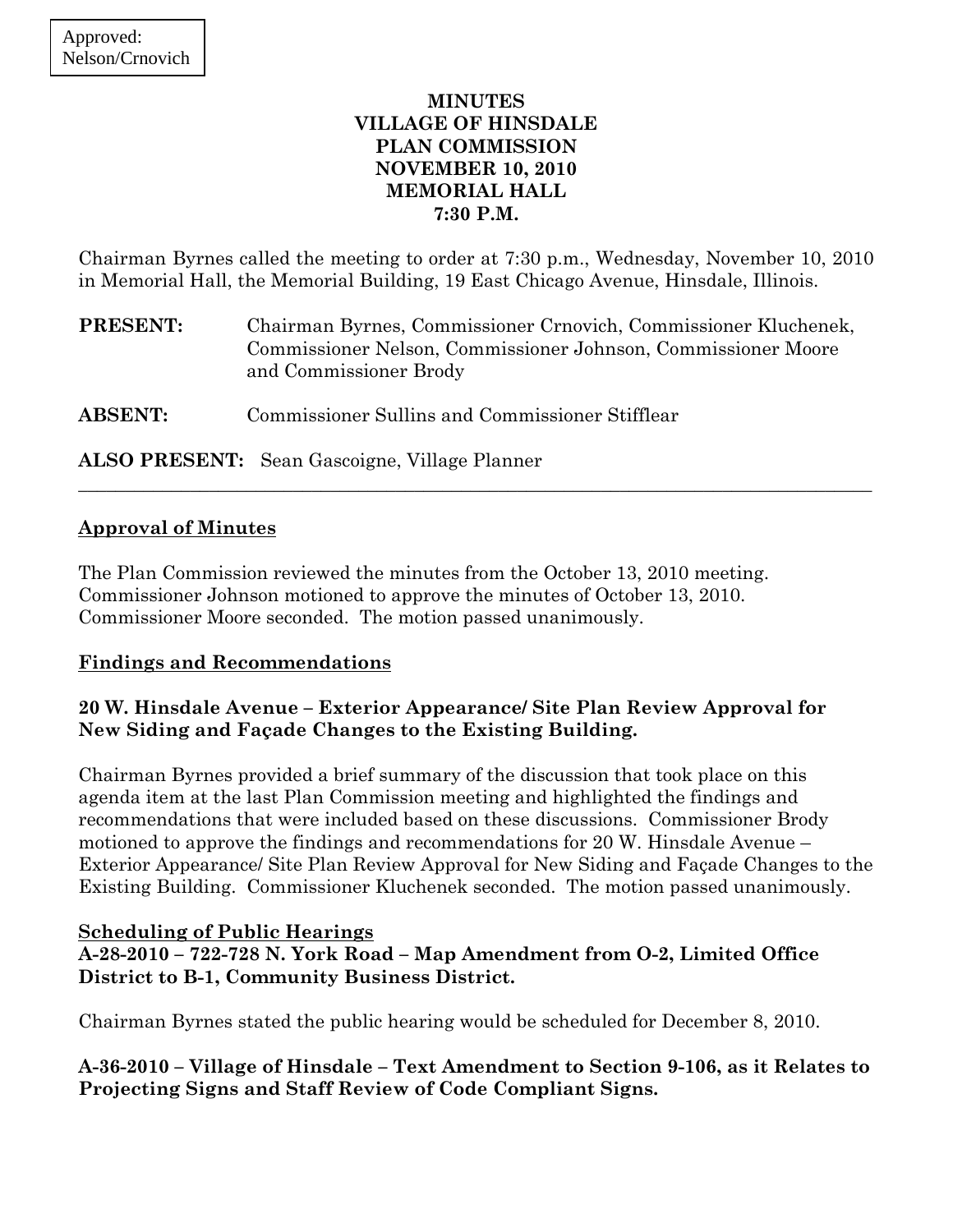#### **Plan Commission Minutes November 10, 2010**

Chairman Byrnes gave a brief summary of the request and stated the public hearing would be scheduled for December 8, 2010. Commissioner Moore asked what the standard procedure was if a business was approved for certain signage and proceeded to install more than what was approved. Mr. Gascoigne indicated that if the signage installed without approval required approval by code, the tenant would be subject to a violation notice and corrective measures.

Commissioner Kluchenek questioned the frequency of these occurrences. Mr. Gascoigne indicated that unfortunately Community Development is not staffed to identify every illegal sign and therefore most of these violations come as a result of anonymous complaints.

## **Sign Permit Review**

# **230 Ogden Avenue – One Monument Sign**

Raj Batra, applicant and owner of the building located at 230 Ogden provided a brief description of the proposal. He stated the proposal included a monument sign for the existing building that was already approved by the Plan Commission some time ago.

Discussion ensued regarding the design of the sign and the remaining tenant panels.

Chairman Byrnes confirmed the location of the sign and the colors to be used.

Mr. Gascoigne indicated the sign is code compliant as proposed and when additional tenants are determined, they would not need to reappear for Plan Commission approval.

Commissioner Johnson questioned the need for some of the redundancy on Tommy R's tenant panel.

Mr. Batra indicated that they had discussed this with Tommy  $R$ 's, but they were intent on this design.

Discussion ensued regarding the size of the sign and how the proposed sign compares to other signs in the vicinity.

Chairman Byrnes expressed concern regarding cars exiting the property onto Ogden Avenue.

Mr. Batra indicated that it wouldn't be an issue because that drive aisle is a one way entrance and does not permit anyone to exit onto Ogden Avenue.

Chairman Byrnes asked if the one way condition could ever change.

Mr. Gascoigne indicated it could not. Mr. Batra also confirmed stating that it was a condition for IDOT approval so it can not be changed.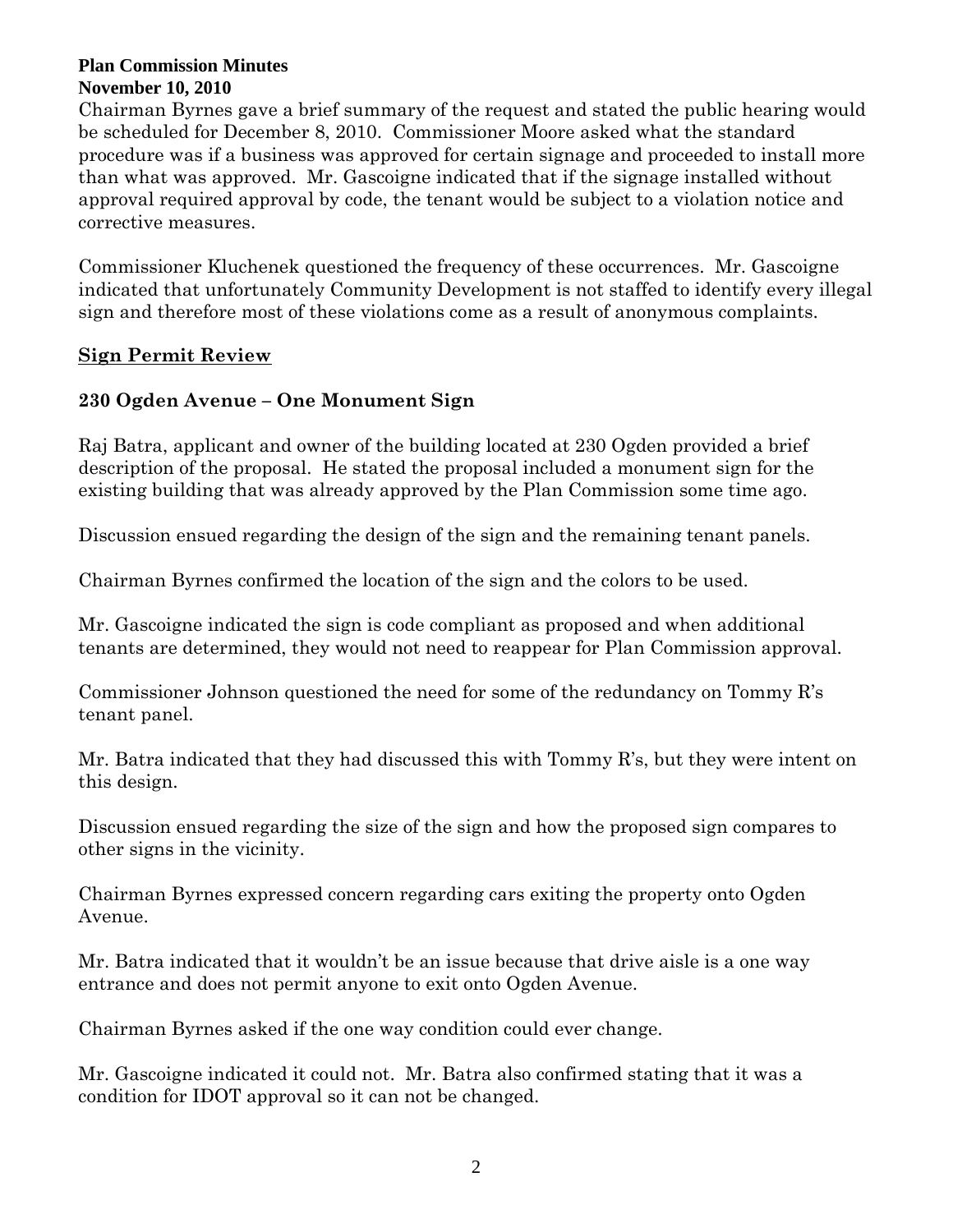#### **Plan Commission Minutes November 10, 2010**

Commissioner Johnson motioned for the approval of signage for 230 Ogden Avenue – One Monument Sign. Commissioner Nelson seconded. The motion passed unanimously.

# **Public Hearings**

# **A-14-2010 – 303-315 W. 57th Street (Hinsdale Central High School) – Map Amendment from R-3, Single-Family Residential to IB, Institutional Buildings**

Chairman Byrnes opened the public hearing, introduced the case and asked if the applicant was present.

Jeff Eagan, Business Manager and representative for the school, introduced himself and summarized the request, which was for the purpose satisfying an Intergovernmental Agreement from 2005 between School District 86 and the Village of Hinsdale.

Commissioner Moore asked if anything was on the lots in question. Mr. Eagan indicated the homes had been torn down and they were in the process of installing a discus field.

Commissioner Kluchenek asked why they were just appearing this evening if the Intergovernmental Agreement was from 2005.

Mr. Eagan indicated that the agreement to rezone had slipped through the cracks. He indicated that while the School District is not required to obtain building permits from the Village, it did need to get a grading permit for the proposed discus field and it was at that time, both agencies realized the condition had not yet been finalized.

The Commission engaged in conversation regarding specifics of the agreement and Mr. Eagan provided confirmation that no structures or lights would be erected on the properties and stated that the existing berm would be extended west across the remainder of the properties to provide screening.

Commissioner Kluchenek confirmed his understanding that this was more of a formality, but asked if the Commission should be considering any of the standards for map amendment given that this was a condition of a previously approved agreement between the Village and the School District.

Mr. Gascoigne indicated that he did not have a direct answer to that question, but that he didn't necessarily believe that they should be held to the same degree of standards at this point, due to the fact that the rezoning was essentially mandated via the intergovernmental agreement back in 2005.

Chairman Byrnes requested that Village Attorney Ken Florey look closer at the agreement and advise accordingly as the request moves forward to the ZPS and Board.

Commissioner Kluchenek confirmed and said that he had no objections to the request, but wanted to make sure that they were approving it appropriately.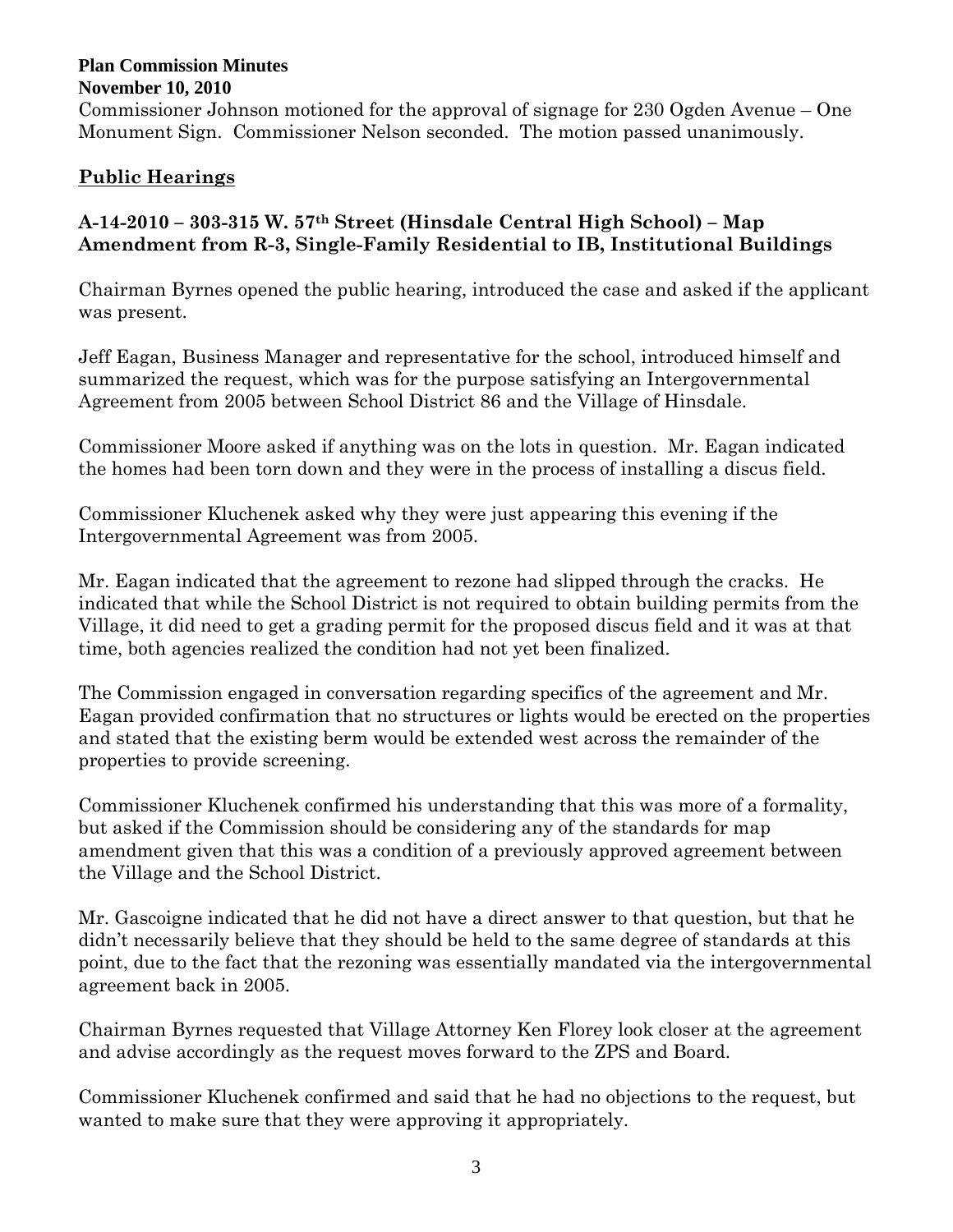#### **Plan Commission Minutes November 10, 2010**

Chairman Byrnes asked if there was anyone wishing to speak on this matter.

Stephen Lee introduced himself and expressed his concerns regarding the work that was currently being done on the property and the removal of some of the landscaping.

Commissioner Kluchenek recognized Mr. Lee's concerns but indicated that the Commission did not have the authority to require the school district to plant trees.

Chairman Byrnes also appreciated and understood Mr. Lee's concerns and statements but indicated that unfortunately the Plan Commission did not have the authority or jurisdiction to require changes to the site.

Mr. Lee requested dates of upcoming school board meetings from Mr. Eagan to address his concerns.

Jerry Martin introduced himself and identified his concerns regarding the schools proposal and requested that the school remain sensitive to the neighbors.

Chairman Byrnes identified his appreciation for the neighbors concerns but indicated that this was an unusual situation and there was not a whole lot the Commission could do as the school district is not bound by the zoning code and that the only reason they were coming before the Commission at all was because of the Intergovernmental Agreement.

John Nemsnyik, identified himself and acknowledged his agreement with both Mr. Lee and Mr. Martin's concerns.

Chairman Byrnes closed the public hearing.

Commissioner Moore offered her thoughts on the Intergovernmental Agreement.

Discussion ensued regarding the agreement and what the appropriate venue was for school district matters.

Mr. Gascoigne indicated it would be at the school district board meetings. He then confirmed with Mr. Eagan that the school district had held public meetings or hearings on this proposal.

Mr. Eagan confirmed that they had.

Commissioner Kluchenek indicated that if the school district had held meetings and given opportunities for the public to speak to that extent, there was really nothing further to discuss.

Commissioner Nelson motioned for the approval of a Map Amendment from R-3, Single-Family Residential to IB, Institutional Buildings. Commissioner Brody seconded. The motion passed unanimously.